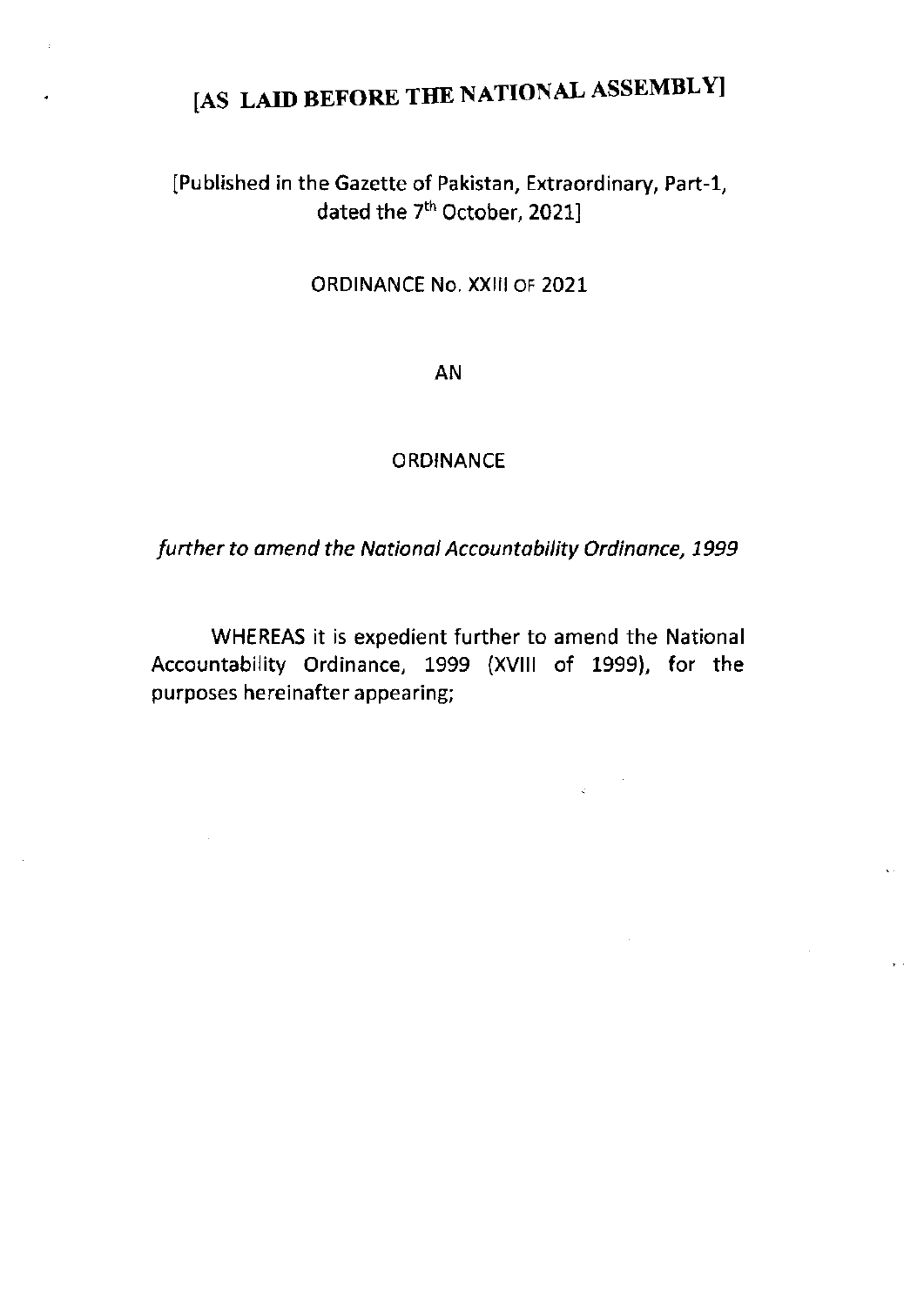AND WHEREAS the Senate and the National Assembly are not in session and the President of the Islamic Republic of Pakistan is satisfied that circumstance s exist which render it necessary to take immediate action;

NOW, THEREFORE, in exercise of the powers conferred by clause (1) of Article 89 of the Constitution of the Islamic Republic of Pakistan, the President of the Islamic Republic of Pakistan is pleased to make and promulgate the following Ordinance:-

Short title and commencement. $-(1)$  This Ordinance may be called ŧ. the National Accountability (Second Amendment) Ordinance, 2021.

(2) It shall come into force at once.

Amendment of section 4, Ordinance XVIII 1999.— In the  $\overline{2}$ National Accountability Ordinance, 1999 (XVIII of 1999), hereinafter referred to as "the Ordinance", for section 4, the following shall be substituted, namely:-

- $a_4$ Application.—(1) This Ordinance extends to the whole of Pakistan and shall apply to all persons, including those persons who are or have been in the service of Pakistan, except persons and transactions specified in sub-section (2).
- (2) The provisions of this Ordinance shall not be applicable to the following persons or transactions, namely:
	- all matters pertaining to Federal, Provincial or Local taxation,  $(a)$ other levies or imposts, including refunds, or loss of exchequer pertaining to taxation;
	- decisions of Federal or Provincial Cabinet, their Committees or  $(b)$ Sub-Committees, Council of Common Interests (CCI), National Economic Council (NEC), National Finance Commission (NFC), Executive Committee of the National Economic Council (ECNEC), Central Development Working Party (CDWP), Provincial Development Working Party (PDWP), Departmental Development Working Party (DDWP), and the State Bank of Pakistan:
	- any person or entity who, or transaction in relation thereto, which  $(c)$ are not directly or indirectly connected with the holder of a public office: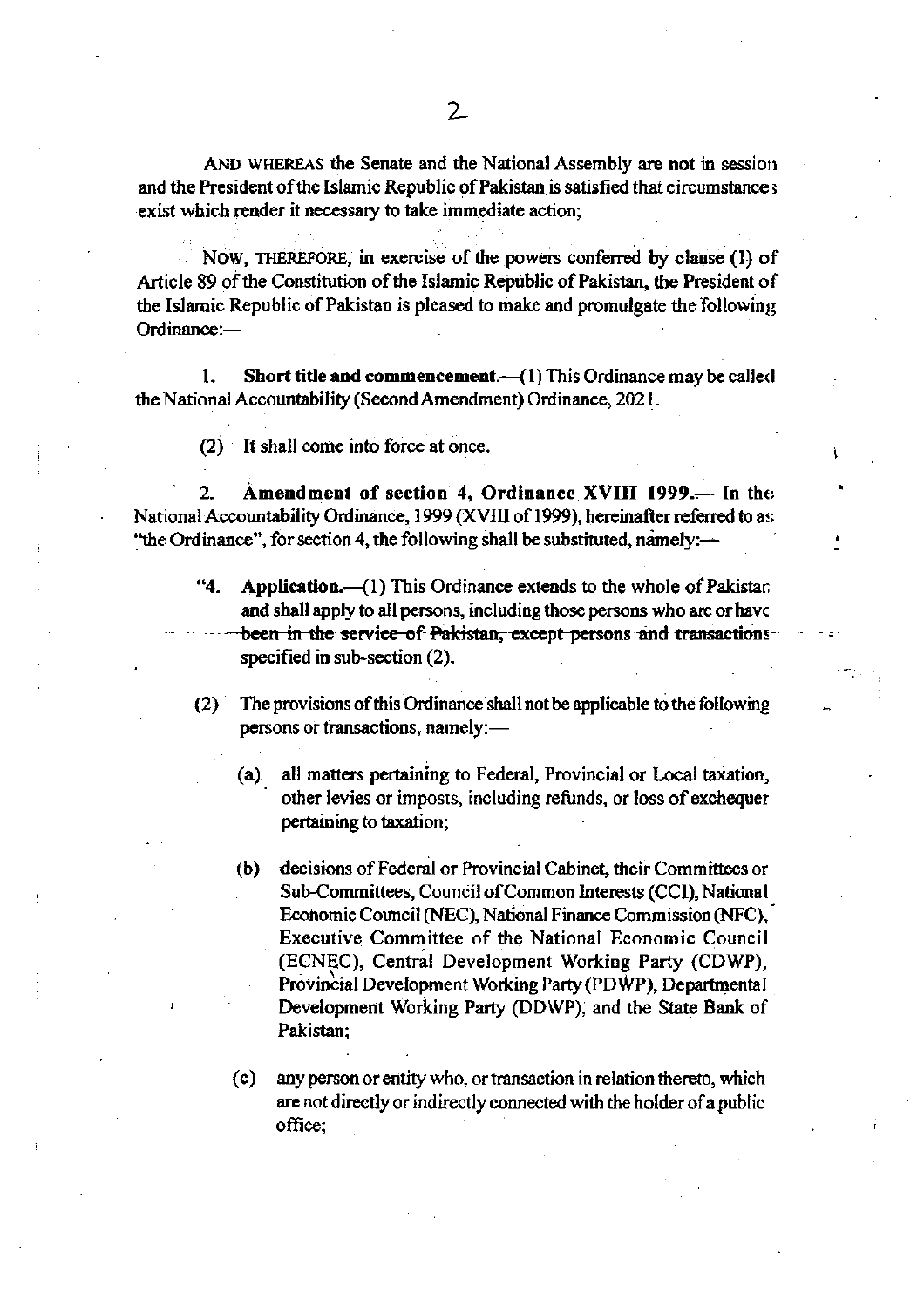- $(d)$ procedural lapses in any public or governmental work, project or scheme, unless it is shown that a holder of public office or any other person has been conferred or has received any monetary or other material benefit from that particular public or governmental work, whether directly or indirectly on account of such procedural lapses, which the said recipient was otherwise not entitled to receive:
- an advice, report or opinion rendered or given by a public office  $(e)$ holder or any other person in the course of his duty, unless there is sufficient evidence to show that the holder of public office or any other person received or gained any monetary or other material benefit, from that advice, report or opinion, whether directly or indirectly, which the said recipient was otherwise not entitled to receive.
- $(3)$ Upon the National Accountability (Second Amendment) Ordinance, 2021 coming into force, all pending inquiries, investigations, trials or proceedings under this Ordinance, relating to persons or transactions mentioned in sub-section (2), shall stand transferred to the concerned authorities, departments and Courts under the respective laws, as the case may be."

Amendment of section 5, Ordinance XVIII of 1999.— In the 3. Ordinance, in section 5:-

> clause  $(c)$  shall be substituted, namely:— (i)

""Asset" includes all kinds of property owned, controlled by or belonging to an accused, whether directly or indirectly, or held as benami in the name of his spouse, relatives, associate, or any other person, whether within or outside Pakistan, which he cannot reasonably and lawfully account for,"

 $(ii)$ clause  $(g)$  shall be substituted, namely:—

> ""Court" means Accountability Court established under section 5A of the Ordinance;" and

 $(iii)$ clause (h) shall be substituted, namely:-

> "Judge" means a Judge appointed or deemed to have been appointed under section 5A of this Ordinance;"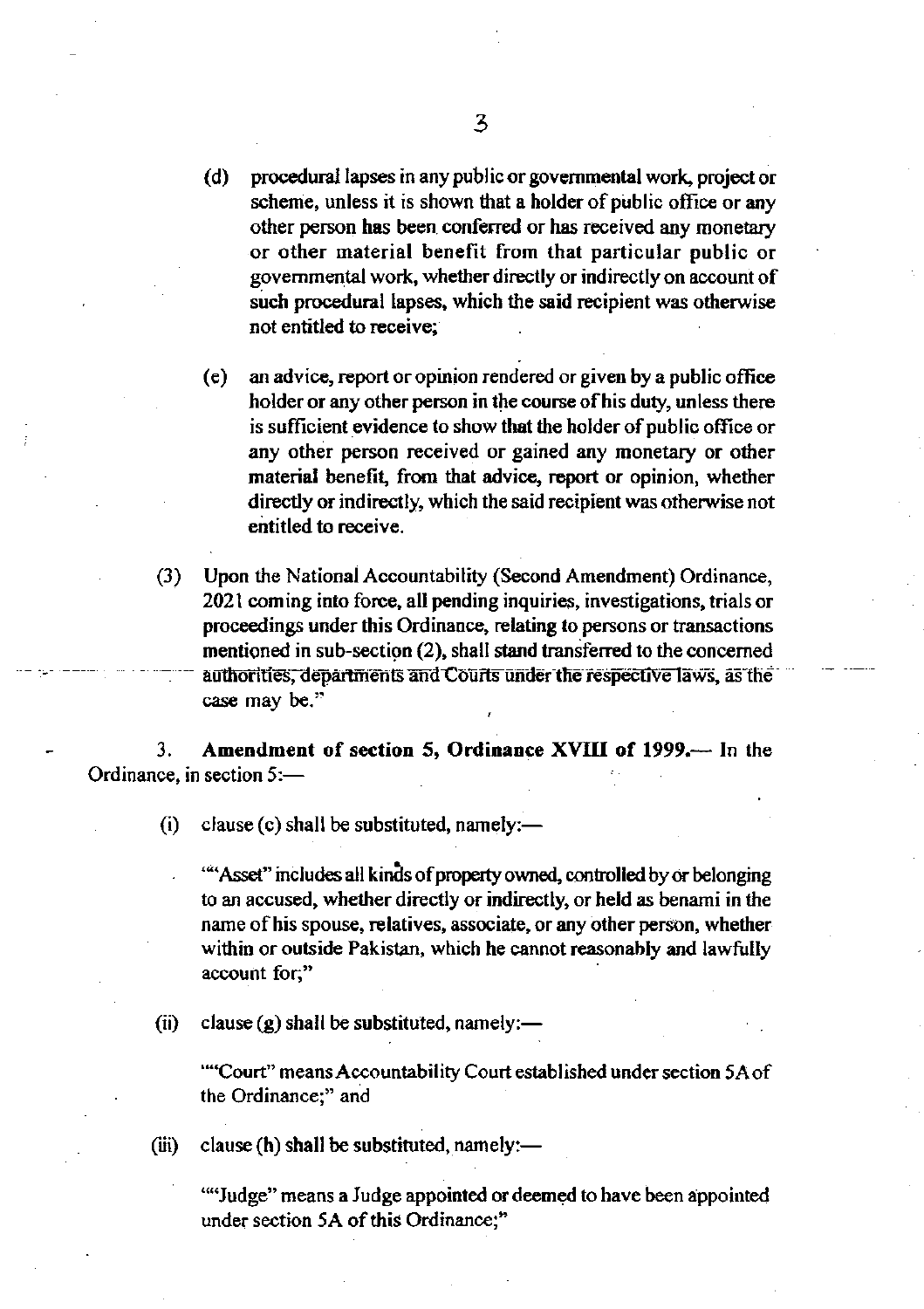$(iv)$ in clause (p) after the word "all" the words "kinds of shall be inserted."

Substitution of section 5A, Ordinance XVIII of 1999.— In the 4. Ordinance, for section 5A, the following shall be substituted, namely:-

- "5A. **Establishment of Accountability Courts.— (a) The President, in**  $\cdot$ consultation with the Chief Justice of the Pakistan, shall establis as many Accountability Courts through out the country, as he may deem necessary, to try offences under this Ordinance.
	- The President shall appoint any person as a Judge of the Accountability  $(b)$ Court:
		- who is a serving District and Sessions Judge or Additional Disrict  $(i)$ and Sessions Judge, after consultation with the Chief Justice of the concerned High Court; or
		- who has been or has acted as a Judge of a High Court or is a  $(ii)$ retired District Judge or a retired Additional District and Sessions Judge or a serving or retired Judge of a Special Court, not being more than sixty eight years of age at the time of appointment. after consultation with the Chief Justice of Pakistan.
	- A Judge of the Accountability Court shall be appointed for a period of  $(c)$ three years on such pay and allowances as that of a Judge of a  $Eigh$ Court.
	- A Judge of the Accountability Court shall only be removable by the  $(d)$ President, in consultation with the Chief Justice of the concerned Figh Court, before the expiry of his tenure, if he is guilty of misconduct or is incapable of properly performing the duties of his office by reason of physical or mental incapacity.
	- Disciplinary proceedings against a Judge of the Accountability Court (e) shall be conducted in the same manner and under the same legal provisions and rules as prescribed for a District and Sessions Judge.
	- During his tenure a Judge of the Accountability Court may be  $(f)$ transferred to another Accountability Court within the same Province, by the President, in consultation with the Chief Justice of the concerned High Court.

Where more than one Court has been established at a place, the Chief  $(g)$ Justice of the concerned High Court shall designate a Judge of any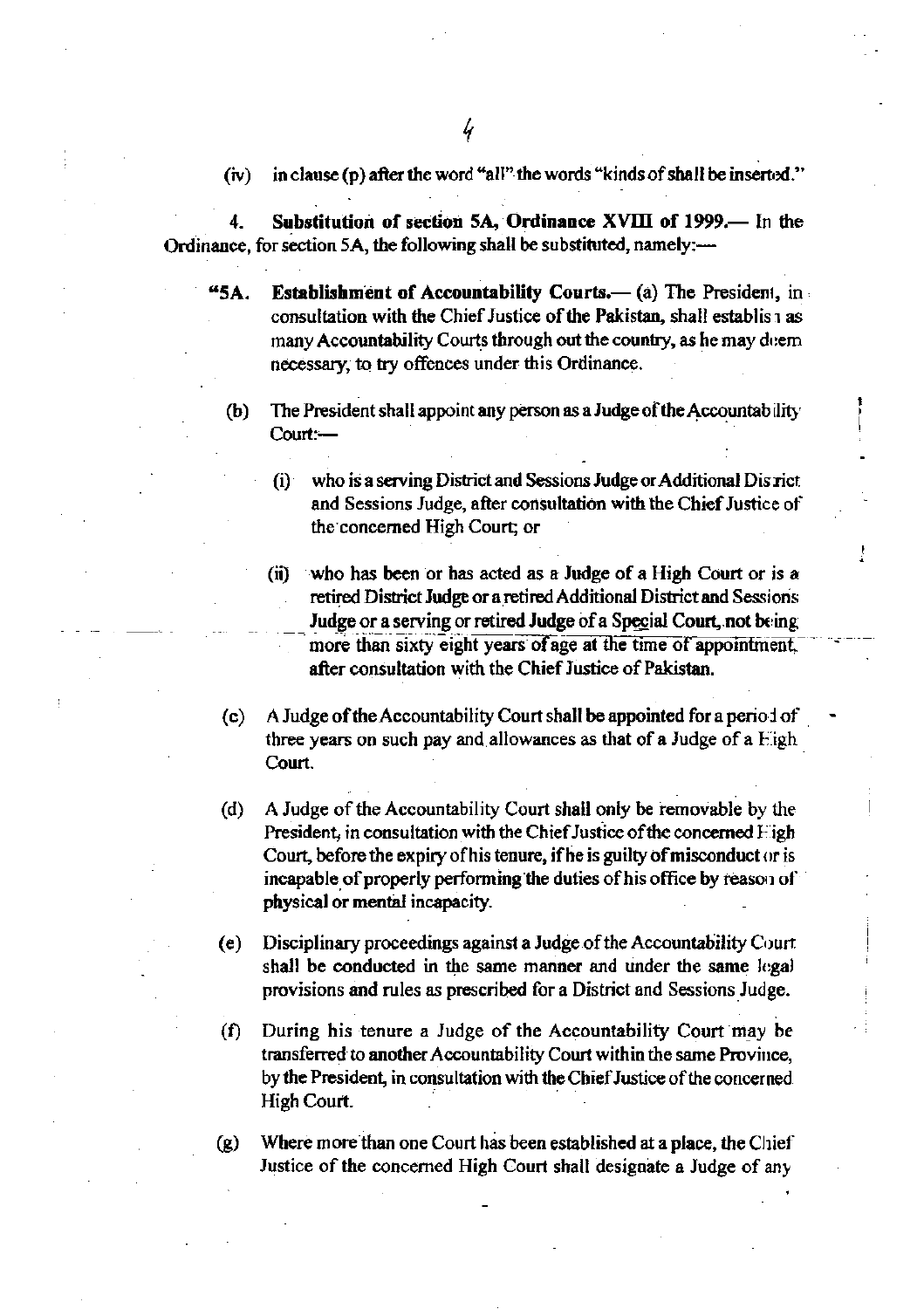such Court to be an Administrative Judge and a case triable under this Ordinance shall be filed before the Court of the Administrative Judge who may either try the case himself or, assign it for trial by any other Court established at that place at any time prior to the framing of the charge.

- (h) In respect of a case assigned to a Court under sub-section  $(g)$ , all orders made or proceedings taken before the assignment shall be deemed to have been made or taken by the Court to which the case has been assigned.
- (i) Any Court established or a Judge appointed therein, prior to the coming into force of the National Accountability (Second Amendment) Ordinance,  $2021$ , shall be deemed to be a Court or a Judge under this section."

5. Amendment of section 6, Ordinance XVIII of 1999.-- In the Ordinance, sub-section (b) of section 6 shall be substituted by the following:---

- (b) Chairman, National Accountability Bureau:
	- {i) There shall be a Chairman, National Accountability Burcau !o be appointed by the President in consultation with the Leader of the House and the Leader of the Opposition in the National Assembly.
	- (ii) If there is no consensus on the name of the Chairman, the names(s) proposed by the Leader of the House and the Leader of the Opposition shall be forwarded by the President to a Parliamentary Committee appointed under clause (iii), which may confirm any one name for appointnent as Chairman.
	- (iii) The Parliamentary Committee under clause (ii) shall be constituted by the Speaker, National Assembly, comprising fifty percent members from the Treasury benches and fifty percent from the Opposition benches, based on their strength in Majlise-Shoora (Parliament), to be nominated by the respective Parliamentary Leaders.
	- $(iv)$  The total strength of the Parliamentary Committee shall be twelve members out of which one third shall be from the Senate. If the National Assembly is dissolved at the material time, all the members of the Committee shall be from the Senate.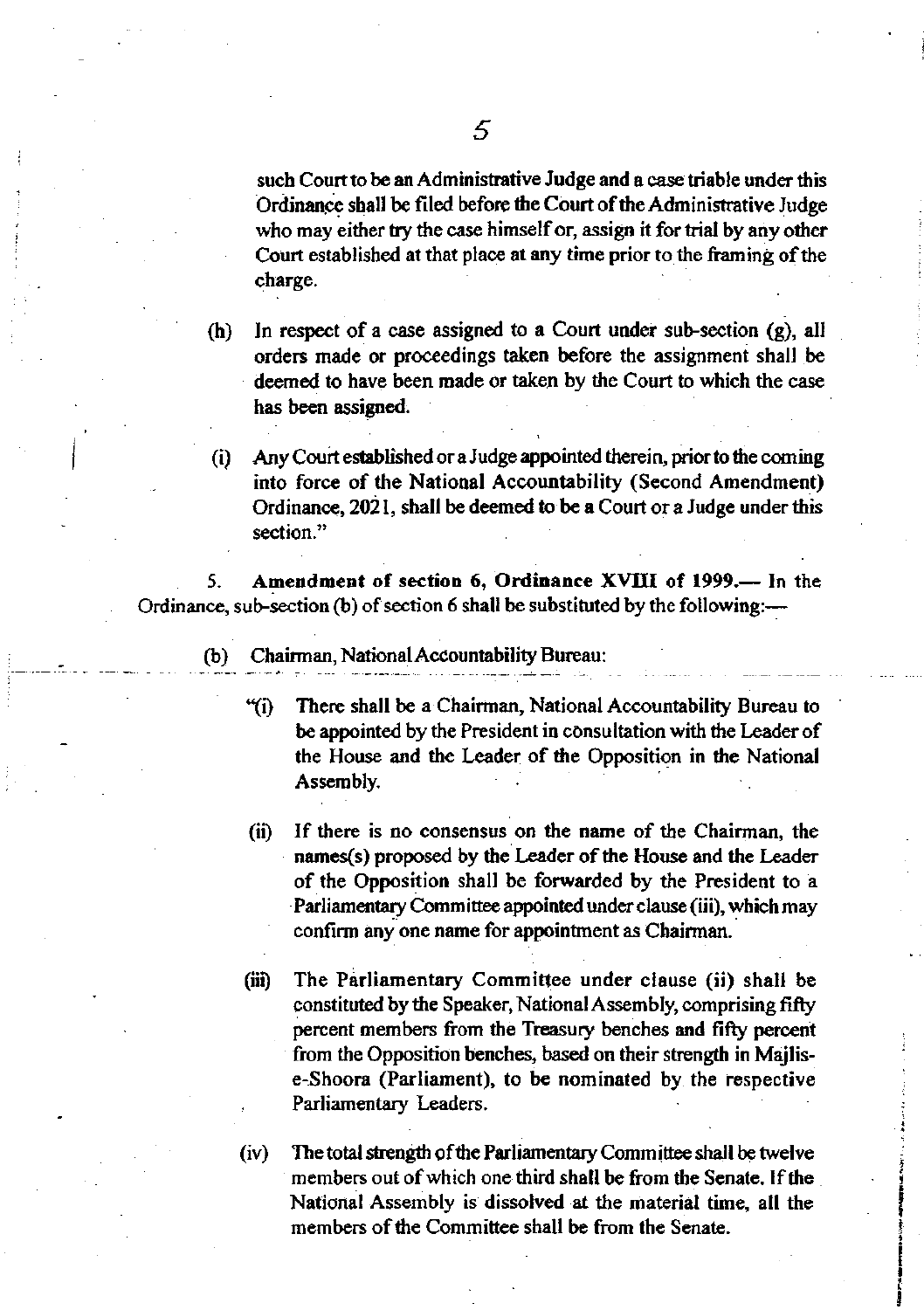The Chairman shall hold office for a period of four years on (v) such terms and conditions as may be determined by the President and shall not be removed from office except on grounds provided for the removal of a Judge of Supreme Court in the manner and by the forum provided under Article 209 of the Constitution of Pakistan:

Provided that on expiry of the period of four years, the incumbent Chairman may be appointed for another period of four years by the President in the same manner as provided for appointment in clauses (i) and (ii) of sub-section (b):

Provided further that till the assumption of charge by the Chairman appointed under this section, the outgoing Chairman shall continue to act, exercise authority and perform functions as the Chairman and shall have all powers vested in the Chairman under the Ordinance.

The Chairman may, in writing under his hand, addressed to the  $(v<sub>i</sub>)$ President, resign his office."

6. Amendment of section 8 Ordinance, XVIII of 1999.— In the Ordinance, in section 8:-

> in sub-section (a), clause (ii) shall be substituted, namely:—  $(1)$

"Subject to the provisions of the Ordinance, the Prosecutor General and Special Prosecutors shall render independent advice to the Chairman and shall ensure fair, consistent, uniform, non-discriminatory and expeditious prosecution of cases and in doing so shall protect and accord all lawful rights and interests of the accused persons."

After sub-section (d), the following shall be inserted, namely:—  $(2)$ 

"(e) Chairman, NAB shall provide Investigation Report to the Prosecutor General and seek concurrence of the Prosecutor General for commencement or continuation of prosecution."

Amendment of section 9, Ordinance XVIII 1999.- In the 7. Ordinance, in section 9, sub-section (b) shall be substituted as follows:-

> "All offences under the Ordinance shall be non-bailable and notwithstanding the provisions of sections 439, 491, 496, 497, 498,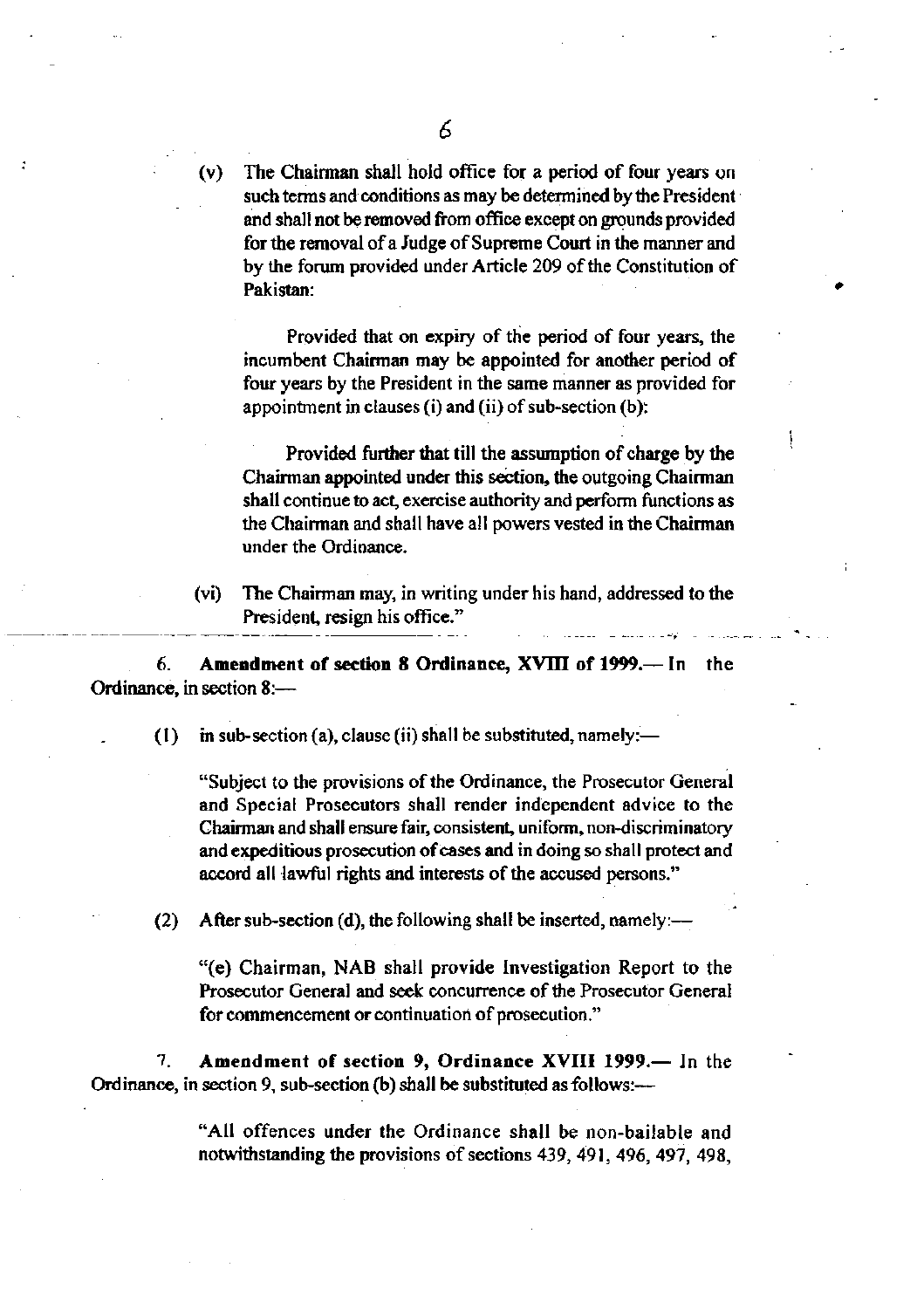498 (a) and 561A of the Code, no Court other than the Court under the Ordinance, shall have the power or the jurisdiction to grant bail to or otherwise release an accused person in a case triable by an **Accountability Court:** 

Provided where an accused person is released on bail, the amount of surety shall be fixed having regard to the gravity of the charge against such person and where the charge specifies any amount in respect of which the offence is alleged to have been committed, the surety amount shall not be less than the said amount."

Amendment of section 15, Ordinance XVIII of 1999.— In the 8. said Ordinance, in the proviso to sub-section (a) of section 15, the expression "sub-section (b)" shall be omitted and shall always be deemed to have been so omitted.

Substitution of section 16, Ordinance XVIII of 1999.— In the 9. said Ordinance, for section 16, the following shall be substituted, namely: $-$ .

- Case management and trial of offences.-(a) Notwithstanding "16. anything contained in any other law for the time being in force, an accused shall be prosecuted for an offence under this Ordinance in the Court established under this Ordinance and the case shall be heard day to day and shall be disposed of within six months.
	- Notwithstanding anything contained under this Ordinance, the Chairman  $(b)$ NAB in consultation with the Prosecutor General, having regard to the facts and circumstances of the case, may file a Reference before any Court established anywhere in Pakistan under this Ordinance and such Court shall have exclusive jurisdiction to try the case.
	- $(c)$ Whenever a Reference under this Ordinance is filed before the Court. a copy of the same shall be sent to the accused and a Reference filed in the Court shall be accompanied by a certificate to that effect.
	- (d) The Court shall prescribe the case management schedule, as soon as practicable, but preferably not later than seven working days from the date when the Court takes cognizance of the trial.
- In trials before the Court, save as expressly provided otherwise, the  $(e)$ evidence of all witnesses and the accused, including examinationin-chief, cross-examination and re-examination, or any other statement under the Code, shall be recorded through electronic audio-video means,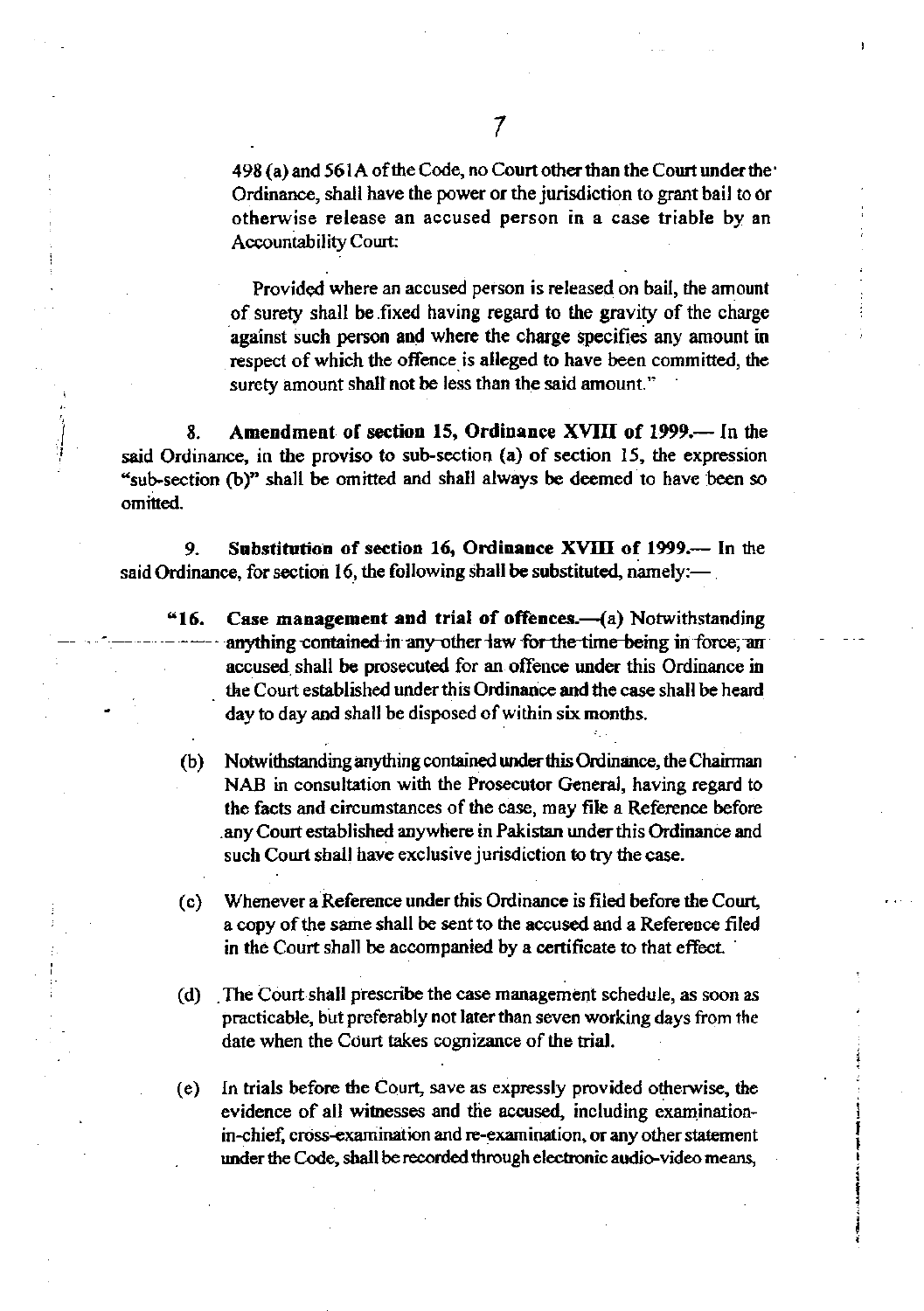or any other modern device, whereafter the recording shall be transcribed verbatim in the same language in which the evidence has been uttered.

#### Explanation:-

- It is clarified that, for the purposes of this section, the Presiding  $(i)$ Officer of the Court may not himself dictate or write down the evidence, but may correct any violation of the Qanun-e-Shahadat Order, 1984 (P.O. No.  $X$  of 1984) during the recording of the evidence.
- $(ii)$ The Court shall record any remark as is material regarding demeanour of the witness, and shall also note the objections raised during the proceedings.
- $(f)$ . The transcript shall be prepared expeditionsly and not later than twenty four hours, whereafter the transcript, along with the audio-video recording, shall be given to the witness, who after having been read over the transcript, shall affix his signatures or thumb impression on the transcript. The Presiding Officer shall also sign the transcript, which shall be prima facie evidence of correctness of the transcript and shall be made part of the record.
- $(g)$ In case the witness, the accused or anyone else, dispute the contents of the transcript, the Court may resolve such dispute after consulting the electronic audio-video recording.
- $(h)$ In an appropriate case concerning documentary evidence, the Court in its discretion, may direct the witness to produce a written witness statement, duly sworn and signed by the witness, for the whole or part of his testimony, treating such written witness statement to be the examination-in-chief, which shall then be subject to cross-examination, and re-examination if required.
- For the purposes of sub-section (h), the witness shall testify under  $(i)$ oath administered by the Court, verifying and affirming the contents of his written witness statement to be true and correct to the best of his knowledge and belief.
- In case the witness in his evidence, utters any word other than in  $(i)$ English or Urdu, in addition to transcribing such utterance either in the Urdu or English script verbatim, a translation of such utterance shall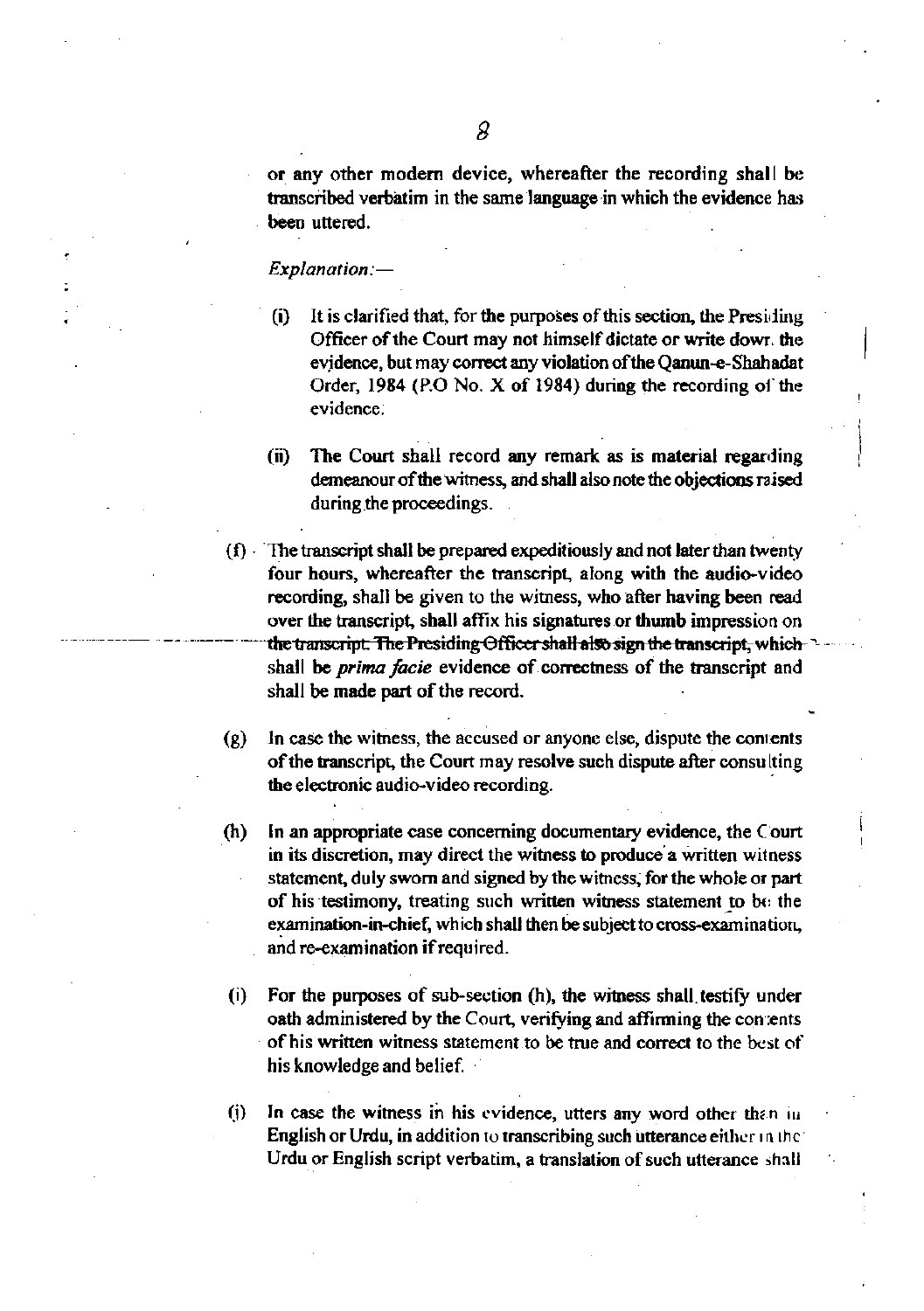also be transcribed in English or Urdu, as deemed convenient by the Presiding Officer of the Court, either on his own or through the assistance of anyone else, including a translator.

- In case it is not practicable or feasible for a witness to attend the  $(k)$ Court in person, his evidence may be recorded through video-link or any other modern device, in which case the Court may dispense the requirements of section 353 of the Code.
- For the purposes of sub-section  $(k)$ , if the evidence is recorded through  $(1)$ video-link, the following protocols shall be observed:-
	- The video conferencing shall be held at the place approved by  $(i)$ the Court.
	- If the witness is in Pakistan, a Commission shall be issued to the  $(ii)$ Magistrate of the first class under section 503 or 506 of the Code to facilitate and supervise the process as hereinafter mentioned, which shall apply *mutatis mutandis* to this clause.
	- $(iii)$ If the witness resides in any country with which Pakistan has reciprocal arrangements, a Commission as aforesaid shall be issued to such Court or Judge having authority in this behalf as may have been specified in terms of sub-section (2-B) of section 503 of this Code. However, where no such arrangements exist, the statement of the witness must be recorded in the Pakistan Embassy or High Commission or Consulate or, if the Court permits, in a Notary's office in the presence of an officer of that Embassy or High Commission or Consulate or the Notary, as the case may be.
	- The judge, magistrate, officer of the Pakistan Embassy or High  $(iv)$ Commission, Consulate or Notary, as the case may be, must ensure that the witness is alone at the time of video conference and is not coached, tutored or prompted and he shall orally affirm to this effect to the Court.
	- $(v)$ Before examination or evidence of the witness under audio-video link would start, he shall submit to the judge, magistrate, officer of the Pakistan Embassy or High Commission, Consulate or Notary, as the case may be, his original identity card, passport, driving licence or other document to prove his identity along with an affidavit, signed and thumb marked, duly verified before a judge, or a magistrate or a notary that the person who is shown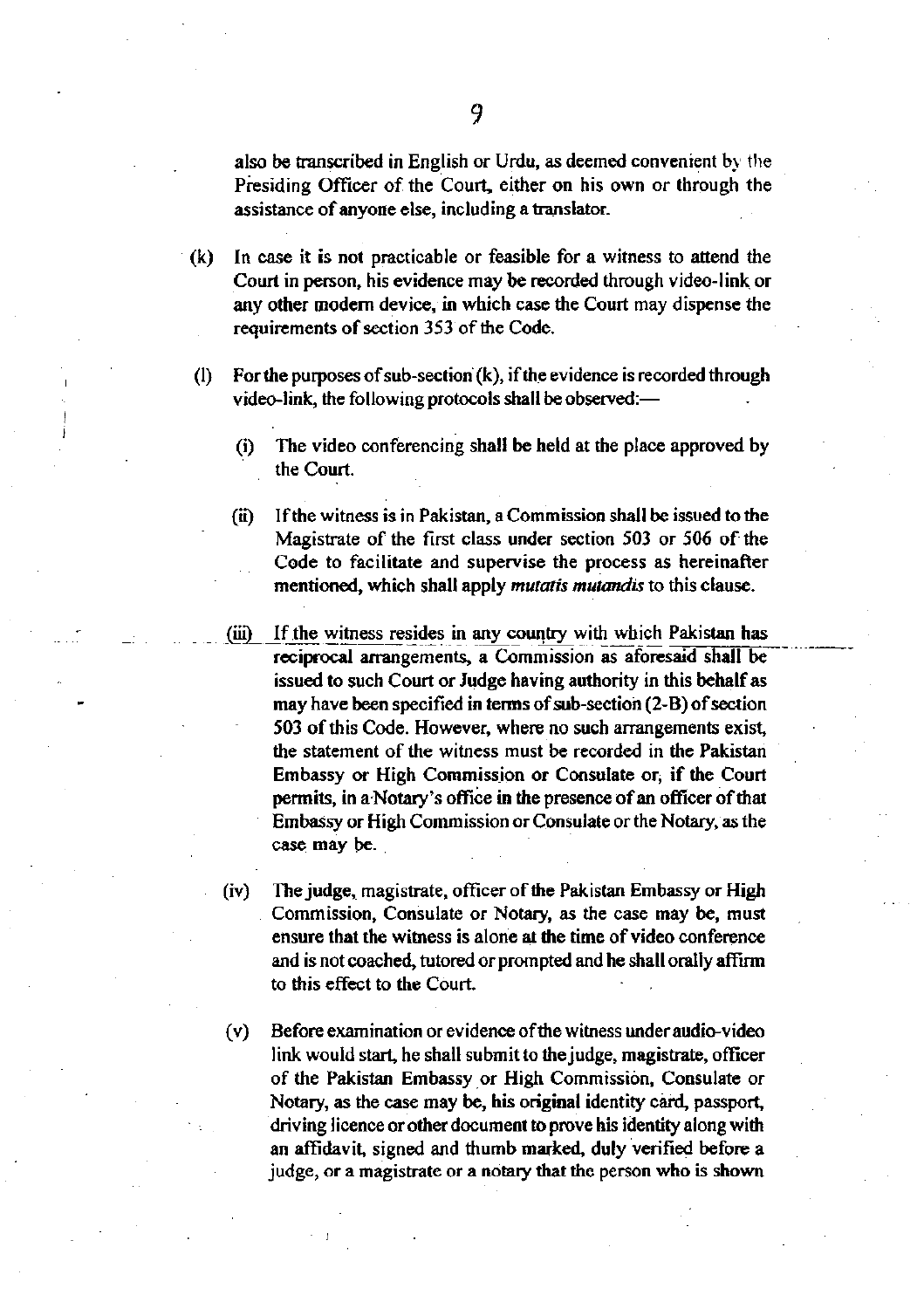as the witness is the same person who is going to depose on the screen. The said identification document and affidavit shall be shown on the screen to the other side and the officer present with the witness shall forward a copy of these papers duly attested by him in a sealed cover to the Court for which expenses shall be borne by the Pakistan Embassy or High Commission or Consulate and the said document shall be made part of the Court record.

As soon as the identification part is complete, oath shall be (vi) administered to the witness through audio video link according to the Oaths Act, 1873  $(X \text{ of } 1873)$ , or any other law for the time being in force.

 $(vii)$ The witness shall, as far as possible, be examined during the working hours of the Courts in Pakistan.

 $(vii)$ The proceedings shall be conducted, as far as practicable, without any interruption and no adjournment shall be granted unless the Court thinks necessary to meet the ends of justice.

(ix) The Court shall provide to the witness copies of any documents that he may be entitled to demand under any law for the time being in force, which if demanded at the time of recording of evidence, may be sent to the witness electronically.

Sub-section (e) shall apply *mutatis mutandis* to the recording of (x) evidence under sub-sections  $(k)$  and  $(1)$ . The transcript shall be read over to the witness and if possible his digital signature shall be obtained as a *prima facie* proof of its correctness. After that the Presiding Officer shall also sign the transcript.

The visual must be recorded at the Court's end, secured with the (xi) seal of the Court and shall be made part of the record.

- $(ix)$ If a video link fails during the proceedings, the Court may adjourn the proceedings or make such other order as it may deem appropriate.
- The Court may put such conditions and issue directions as may (xiii) be required in the circumstances of a case to meet the ends of justice.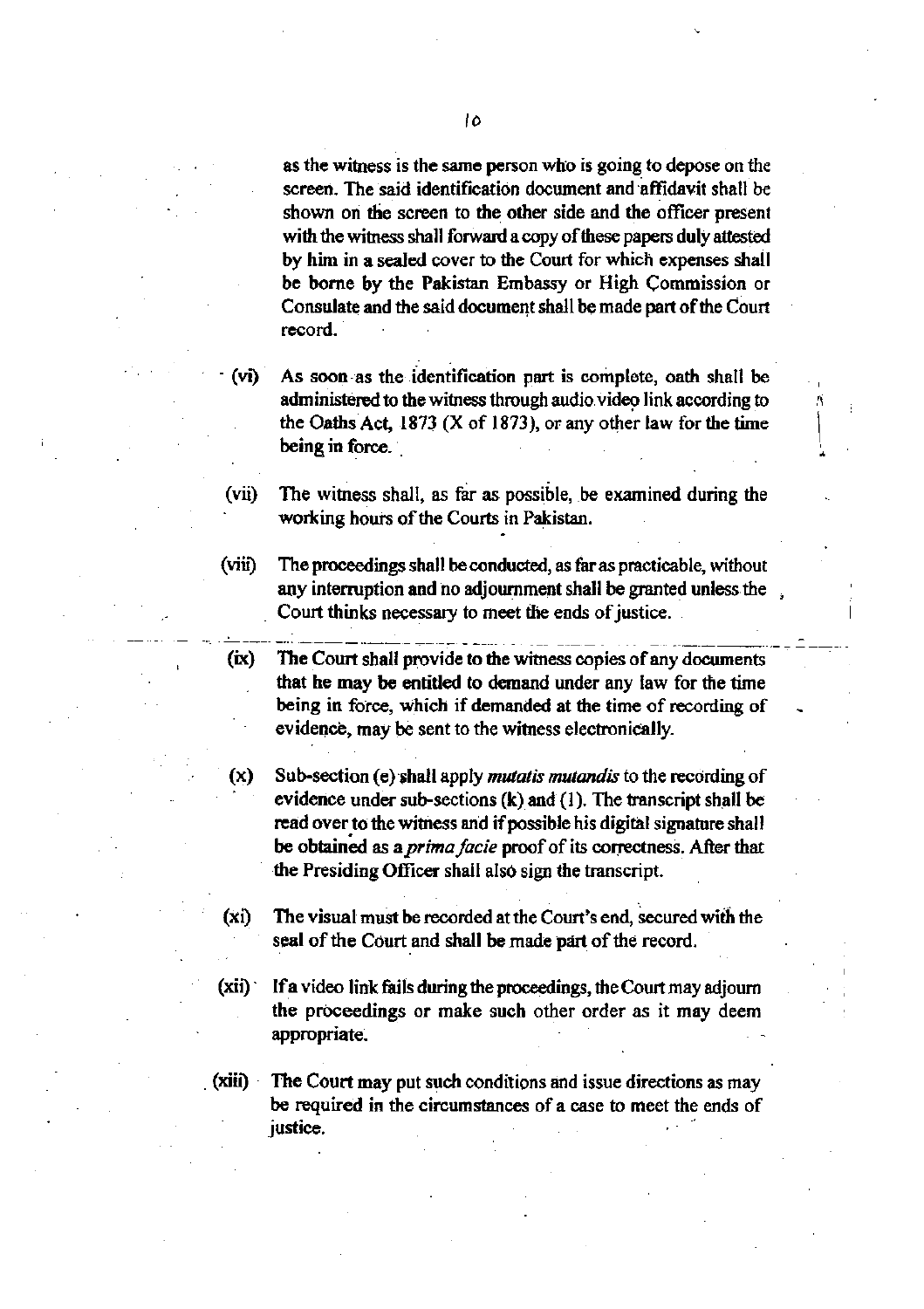- The Court may at any time vary or revoke a direction/permission  $(xiv)$ for examination of a witness on video link.
- The recording of the evidence through electronic audio-video means  $(m)$ or other modern devices shall be preserved in such manner and for such duration as may be prescribed.

 $(n)$ The Federal Government shall take immediate steps to install the appropriate facilities to record evidence through electronic audio-video means or any other modern device, in all Courts throughout Pakistan, preferably within a period of six months from the date of commencement of this section.

Before commencement of trial, the Court shall provide an opportunity  $(0)$ to the parties for either admitting or denying documentary evidence produced or relied upon, and if admitted, the Court shall not allow the authenticity of such document to be contested, unless the document has been declared fake by a competent court of jurisdiction."

10. Insertion of new section 31DD, Ordinance XVIII of 1999.— In the said Ordinance after section 31D, the following new section shall be inserted, namely: $-$ 

"31DD.

Approval of the State Bank of Pakistan.—Notwithstanding anything contained in this Ordinance or any other law for the time being in force, no inquiry, investigation or proceedings in respect of a decision of a Board of a bank or financial institution, shall be initiated without the prior approval of the Governor, State Bank of Pakistan."

Insertion of new section 33F, Ordinance XVIII of 1999.— In  $11.$ the said Ordinance, after section 33E, the following new section shall be inserted, namely:-

- Withdrawal and termination of pending proceedings.—(1) Prior "33F. to filing of a Reference, the Chairman, NAB in consultation with the Prosecutor General, having regard to the totality of facts, circumstances and evidence, may partly, wholly, conditionally or unconditionally withdraw or terminate any proceedings under the Ordinance, if such proceedings are unjustified.
	- After the filing of a Reference, if the Chairman, NAB in consultation  $(2)$ with the Prosecutor General, having regard to the totality of facts, circumstances and evidence is of the view that the Reference is partly